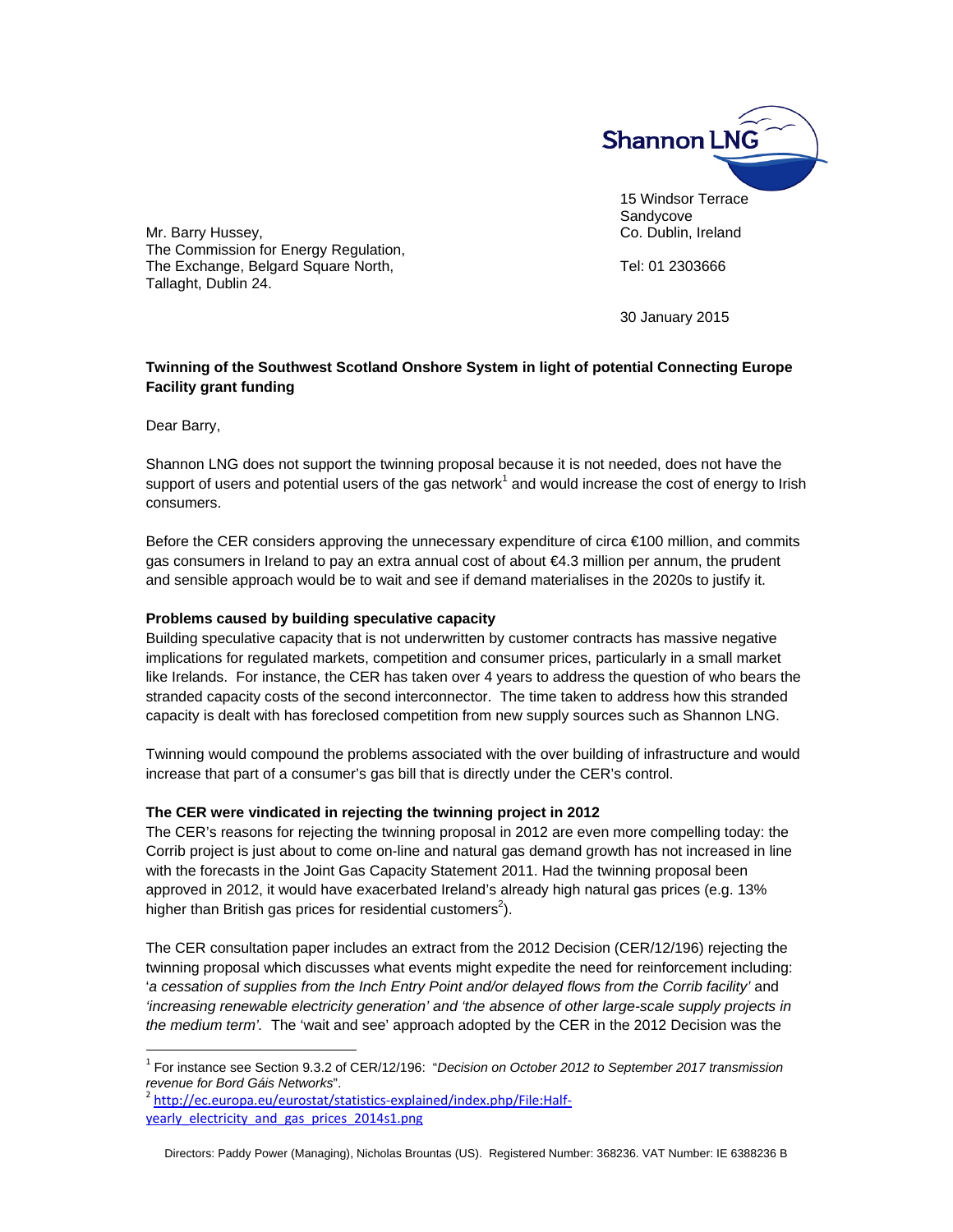right approach and has been vindicated by the facts. The short-term capacity constraints forecast for the 2013/14 Gas Year, used to justify the twinning proposal in 2011, simply never materialised.

The approach of creating a looming gas supply/demand crisis if infrastructure is not approved by the regulatory authorities, was used to justify building the second interconnector and this has had adverse consequences for consumers and competing sources of supply as discussed above. This 'cry wolf' approach to decision making does not lead to good economic and regulatory decisions for the gas consumer.

### **What security of supply policy is the CER trying to achieve?**

The consultation states that the twinning proposal would improve Ireland's security of supply but the paper does not discuss what security of supply policy measure the CER is trying to achieve.

The European Union defined the key criteria that Member States should meet for security of gas supply in Regulation EU 994/2010, namely the Article 6 N-1 Infrastructure Standard test and the Article 8 Supply Standard test. The twinning proposal will not allow Ireland to pass either of these key security of supply tests.

If the CER wishes to justify the approval based on security of supply, we respectfully suggest it should first define what it means by security of supply, set a threshold that it wants the gas system in Ireland to meet and then have a competition for all infrastructure providers to meet this standard. Approving the twinning project, to be underwritten by gas consumers, under the banner of improving 'security of supply' would undermine the integrity of the regulatory process in Ireland.

### **The International Energy Agency recommended Ireland diversity its gas supply**

It is worth considering what the International Energy Agency (IEA) said about Ireland's security of gas supply in its 2012 review:

*"Ireland's gas market is characterised by its very high dependence on gas imports and the specificities of its geographical location. The island of Ireland is vulnerable to a supply disruption, as all gas supplies from Great Britain, accounting for 93% of demand, transit through a single point in Scotland, Moffat. Accordingly, Ireland would benefit significantly if there were a greater diversification and flexibility of supply both in terms of entry points and in terms of sources of gas. In this regard, the development of upstream gas fields, such as Corrib, and the proposal to build an LNG terminal in the Shannon Estuary, would be beneficial to Ireland's security of supply.*" [emphasis added]

There is no recommendation or even reference in the IEA's 2012 Review to the twinning proposal. On the contrary, the IEA recognise that Ireland has an over reliance on gas imports from Great Britain and recommends that Ireland diversify its gas supply away from Great Britain. The latest forecasts from National Grid indicate that Britain will be importing between 50% and 60% of its own gas requirements by  $2020^3$ .

The twinning proposal is directly counter to the IEA's recommendations as it would increase Ireland's reliance on Britain for natural gas supply and would effectively chill investment from competing supply sources (such as LNG) which the IEA specifically recommend. Diversifying Ireland's gas supply away from Britain would put energy policy control back in the hands of Dublin rather than Whitehall.

### **Assumption of future capacity constraints at Moffat is highly speculative**

The consultation states that Gaslink is of the view that the twinning proposal will resolve future capacity constraints at Moffat. This view is not supported by customer capacity bookings at Moffat.

-

 $3$  See Figure 2.5A and 2.5B of the National Grid 10 Year Statement 2014.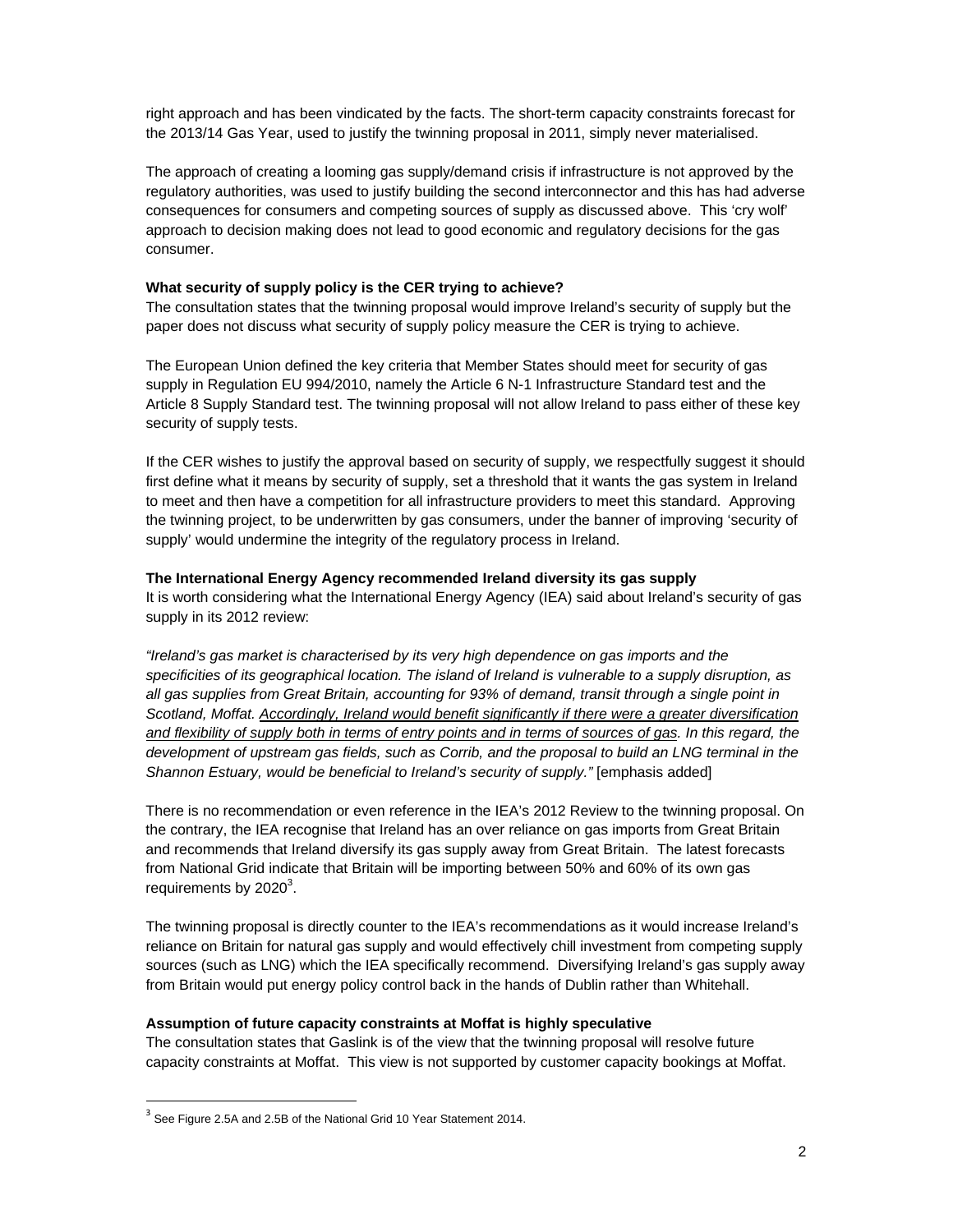Based on the current evidence of declining peak day gas demand, there is nothing to suggest that there will be a capacity constraint at Moffat in the 2020s.

Figure 3.4 below is extracted from the Gaslink Network Development Plan 2014 and shows that peak day gas demand has decreased materially over the last 3 to 4 years. The recent historical data showing declining peak day gas demand does not support the case that gas demand in the 2020s will increase to such a level as to justify the twinning proposal.





In the unlikely event a capacity constraint did occur in the 2020s, there are a number of much lower cost commercial solutions available to the market compared to spending circa €100 million on twinning the pipeline<sup>4</sup>.

### The CER would unnecessarily increase gas prices if it approves the twinning project

The assertion by the project promoter that the twinning of the Interconnector "would have no impact on tariffs in the long term" is highly dubious. According to the spreadsheet which formed part of the consultation documents, the Irish gas consumer would have to pay circa €4.3 million per annum to pay for the twinning project which may never be needed. There is a high probability that the twinning project would never be required to meet gas demand in Ireland due to a multiplicity of factors (e.g. no growth in gas demand, greater electricity imports, additional indigenous discoveries etc.).

Approval of the twinning by the CER would destroy and prevent investment in competing energy supply infrastructure that, as recognised by the IEA, would have a much superior impact on security and diversity of supply, at no risk to the consumer.

### The NPV analysis showing a benefit from twinning is flawed

Approval of the capital expenditure associated with the twinning project is a highly risky proposition as the likelihood is that the incremental capacity will never be used and will be a stranded asset. Based on the risky nature of the proposition, a much higher discount factor than the regulated discount factor of 5.2% should be used when calculating the NPV of the cash flows. Gas Networks Ireland (GNI) used a 10% discount factor when discussing the twinning project as a merchant type project in their Cross Border Cost Allocation application (see page 19 of CER14/795(b)). A discount factor of 10% or higher better reflects the riskiness of the venture.

 $^4$  See Shannon LNG letter to CER dated 16 December 2011 in response to CER consultation CER/11/206.